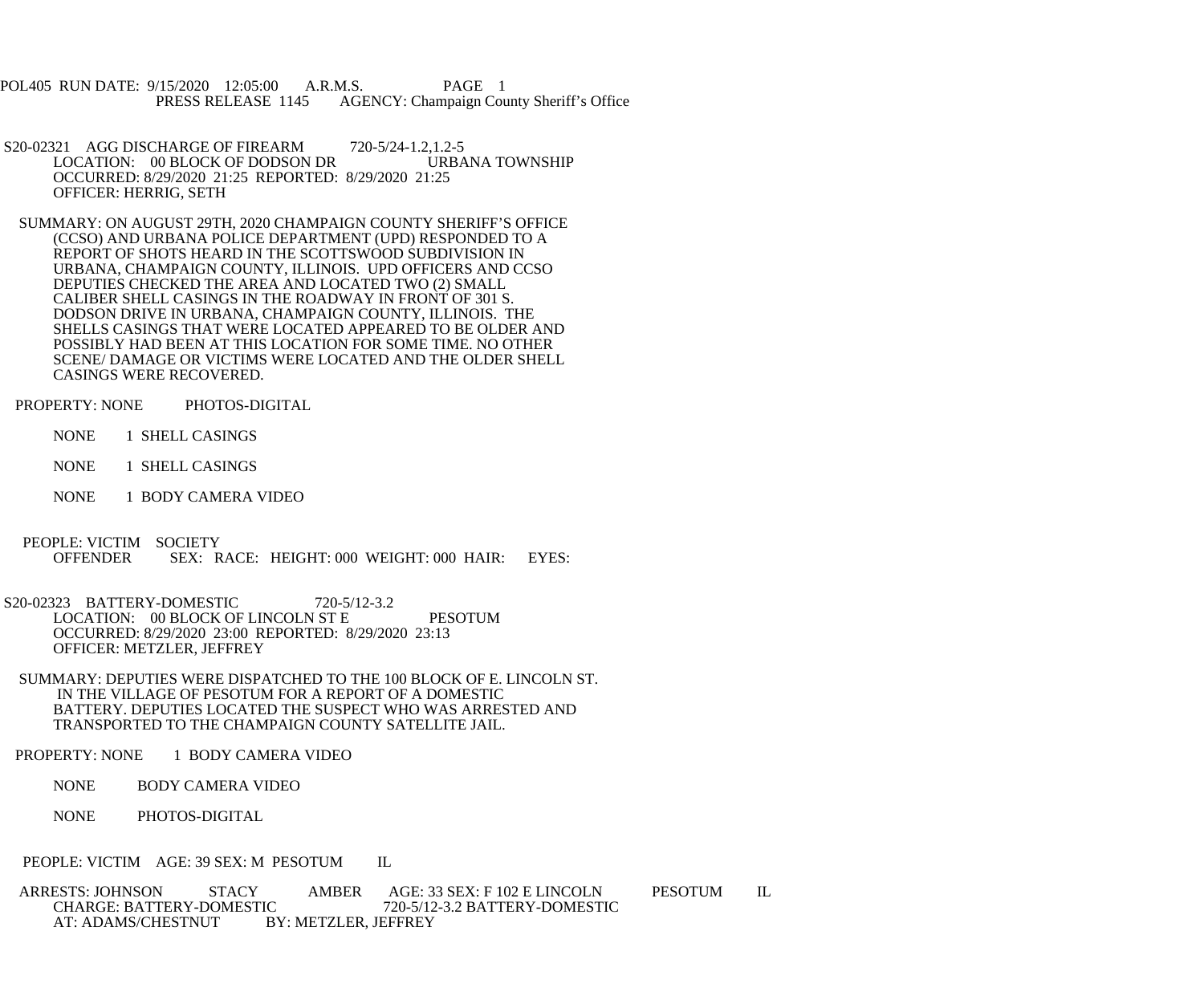POL405 RUN DATE: 9/15/2020 12:05:00 A.R.M.S. PAGE 2<br>PRESS RELEASE 1145 AGENCY: Champaign Cou AGENCY: Champaign County Sheriff's Office

 S20-02327 THEFT-LABOR OR SERVICES 720-5/16-3 LOCATION: 00 BLOCK OF SHEMAUGER TR URBANA TOWNSHIP OCCURRED: 8/30/2020 13:10 REPORTED: 8/30/2020 13:12 OFFICER: REIFSTECK, BRANDON

SUMMARY: PASSENGER FAILED TO PAY CAB FARE.

PROPERTY: NONE 1 BODY CAMERA VIDEO

STOLEN 1 NONE (USE "1")

 OFFENDER SEX: RACE: HEIGHT: 000 WEIGHT: 000 HAIR: EYES: VICTIM AGE: 42 SEX: M CHAMPAIGN IL

S20-02329 THEFT \$500 AND UNDER 720-5/16-1 LOCATION: 00 BLOCK OF MASON CR URBANA TOWNSHIP OCCURRED: 8/31/2020 0:30 REPORTED: 8/31/2020 6:48 OFFICER: FERRIMAN, RICHARD

 SUMMARY: RP CALLED TO REPORT HER BICYCLE HAD BEEN STOLEN FROM HER YARD. RP STATED SHE LAST SEEN THE BICYCLE THE NIGHT BEFORE WHEN SHE WENT OUT TO SMOKE A CIGARETTE. SHE WOKE UP THIS MORNING AND NOTICED THE BICYCLE WAS MISSING. NO SUSPECT INFORMATION AT THIS TIME.

PROPERTY: STOLEN 1 BICYCLE

 OFFENDER SEX: RACE: HEIGHT: 000 WEIGHT: 000 HAIR: EYES: VICTIM AGE: 51 SEX: F URBANA IL

 S20-02335 WARRANT-IN STATE LOCATION: 00 BLOCK OF SAVOY PLAZA LN SAVOY OCCURRED: 8/31/2020 13:30 REPORTED: 8/31/2020 13:30 OFFICER: DEROUCHIE, ROBERT

 SUMMARY: DEPUTIES WERE DISPATCHED TO A BUSINESS IN THE VILLAGE OF SAVOY FOR A PANHANDLER. THE SUSPECT WAS LOCATED AND FOUND TO HAVE A WARRANT FROM CHAMPAIGN COUNTY. THE SUSPECT WAS ARRESTED ON THE WARRANT.

PROPERTY: NONE 1 BODY CAMERA VIDEO

 PEOPLE: VICTIM SOCIETY-WARRANTS/RECOVERED PROPERTY OFFENDER AGE: 67 SEX: M

ARRESTS: WEBB JERRY LEE AGE: 67 SEX: M HOMELESS<br>CHARGE: WARRANT-IN STATE WARRANT WARRANT CHARGE: WARRANT-IN STATE WARRANT WARRANT-IN STATE<br>AT: SAVOY PLAZA LN BY: DEROUCHIE. ROBERT **BY: DEROUCHIE, ROBERT**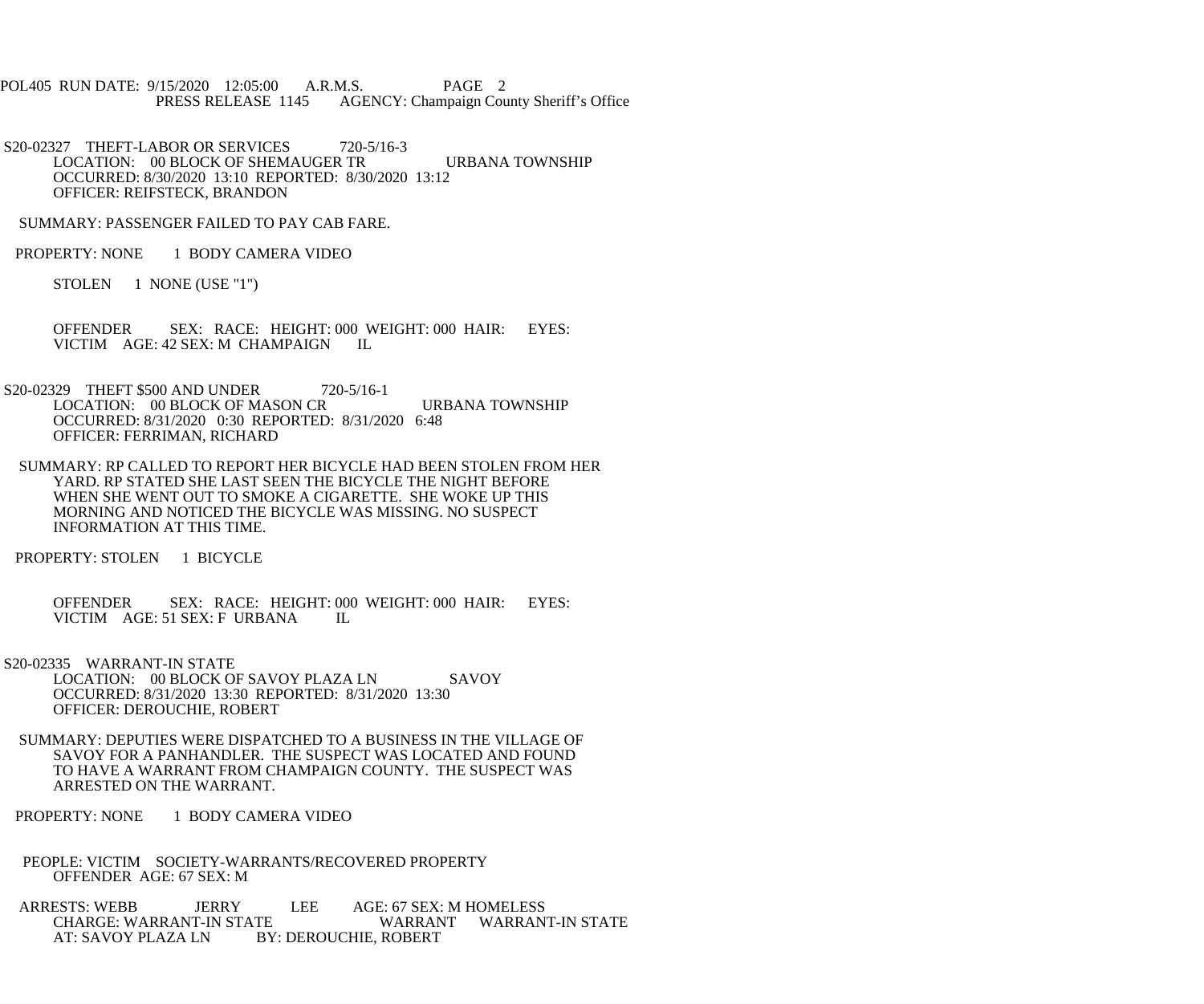POL405 RUN DATE: 9/15/2020 12:05:00 A.R.M.S. PAGE 3<br>PRESS RELEASE 1145 AGENCY: Champaign Cou AGENCY: Champaign County Sheriff's Office

 S20-02341 WARRANT-IN STATE LOCATION: 00 BLOCK OF DUNLAP AV S SAVOY OCCURRED: 8/31/2020 17:08 REPORTED: 8/31/2020 17:08 OFFICER: DEROUCHIE, ROBERT

 SUMMARY: DEPUTIES WERE DISPATCHED TO A BUSINESS IN THE VILLAGE OF SAVOY FOR A POSSIBLE THEFT. DEPUTIES LOCATED A SUBJECT AND DETERMINED HE HAD A WARRANT FROM COLES COUNTY. THE SUBJECT WAS ISSUED AN NTA FOR A NEW COURT DATE. THE THEFT WAS UNFOUNDED.

PROPERTY: NONE 3 BODY CAMERA VIDEO

PEOPLE: VICTIM SOCIETY-WARRANTS/RECOVERED PROPERTY

ARRESTS: DAVIS WILLIAM THOMAS AGE: 21 SEX: M 900 E OVERTON ST TUSCOLA IL<br>CHARGE: WARRANT-IN STATE WARRANT WARRANT-IN STATE CHARGE: WARRANT-IN STATE AT: 500 BLK S DUNLAP AVE BY: DEROUCHIE, ROBERT

- S20-02346 BATTERY-DOMESTIC 720-5/12-3.2 LOCATION: 00 BLOCK OF MORRIS ST W THOMASBORO OCCURRED: 9/01/2020 4:30 REPORTED: 9/01/2020 4:59 OFFICER: REIFSTECK, CHASE
- SUMMARY: ON TUESDAY (09/01/20) AT APPROXIMATELY 0500 HRS, CHAMPAIGN COUNTY DEPUTY SHERIFFS WERE DISPATCHED TO A RESIDENCE IN THOMASBORO, FOR A DOMESTIC BATTERY THAT HAD JUST OCCURRED. UPON ARRIVAL, A NARRATIVE WAS OBTAINED FROM THE FEMALE VICTIM INVOLVED, AS WELL AS A WITNESS ON SCENE. AFTER LOCATING THE OFFENDER AT A LATER TIME, HE WAS INTERVIEWED AND A NARRATIVE WAS OBTAINED. FOLLOWING AN INVESTIGATION, THE MALE HALF INVOLVED WAS PLACED UNDER ARREST FOR DOMESTIC BATTERY. HE WAS TRANSPORTED SOON AFTER, TO THE CHAMPAIGN COUNTY SATELLITE JAIL FOR HIS CHARGE.

PROPERTY: NONE 1 BODY CAMERA VIDEO

NONE BODY CAMERA VIDEO

NONE PHOTOS-DIGITAL

 OFFENDER AGE: 43 SEX: M VICTIM AGE: 49 SEX: F THOMASBORO IL

ARRESTS: AULTMAN SHAWN MICHAEL AGE: 43 SEX: M 500 W MORRIS ST THOMASBORO IL CHARGE: BATTERY-DOMESTIC 720-5/12-3.2 BATTERY-DOMESTIC CHARGE: BATTERY-DOMESTIC 720-5/12-3.2 BATTERY-DOMESTIC<br>AT: W MORRIS ST BY: REIFSTECK. CHASE BY: REIFSTECK, CHASE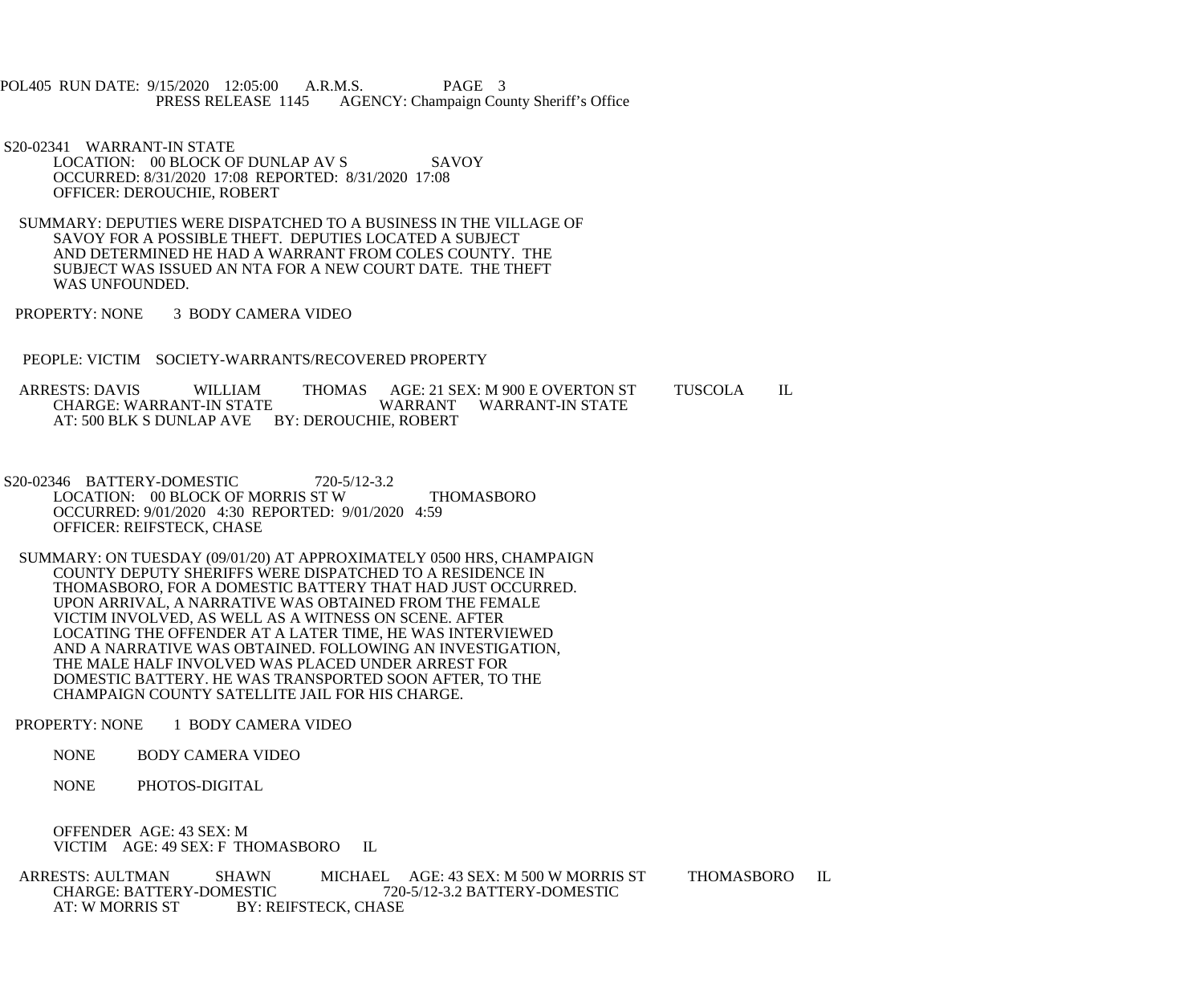POL405 RUN DATE: 9/15/2020 12:05:00 A.R.M.S. PAGE 4<br>PRESS RELEASE 1145 AGENCY: Champaign Cou AGENCY: Champaign County Sheriff's Office

S20-02350 WARRANT-IN STATE

LOCATION: 00 BLOCK OF MAPLEWOOD DR S RANTOUL OCCURRED: 9/01/2020 19:37 REPORTED: 9/01/2020 19:37 OFFICER: MOODY, ED

 SUMMARY: ARRIVED AT APARTMENT TO SERVE ARRESTEE AN ORDER OF PROTECTION. THE ARRESTEE ALSO HAD TWO ACTIVE WARRANTS FOR HIS ARREST. ARRESTEE WAS LOCATED AND PLACED UNDER ARREST WITHOUT INCIDENT.

PROPERTY: NONE 1 BODY CAMERA VIDEO

PEOPLE: VICTIM SOCIETY-WARRANTS/RECOVERED PROPERTY

 ARRESTS: TAYLOR STANLEY J AGE: 26 SEX: M 603 S MAPLEWOOD #4 RANTOUL IL WARRANT WARRANT-IN STATE AT: 600 BLK S MAPLEWOOD BY: MOODY, ED<br>TAYLOR STANLEY J AGE: 26 SI TAYLOR STANLEY J AGE: 26 SEX: M 603 S MAPLEWOOD #4 RANTOUL IL E WARRANT WARRANT-IN STATE<br>BY: MOODY, ED AT: 600 BLK S MAPLEWOOD

S20-02353 DECEPTIVE PRACTICES 720-5/17-1 THEFT \$500 AND UNDER 720-5/16-1 LOCATION: 00 BLOCK OF CARROLL AV URBANA TOWNSHIP OCCURRED: 9/01/2020 20:00 REPORTED: 9/01/2020 22:21 OFFICER: REIFSTECK, CHASE

 SUMMARY: ON TUESDAY (09/01/20) AT APPROXIMATELY 2232 HRS, CHAMPAIGN COUNTY DEPUTY SHERIFFS WERE DISPATCHED TO A RESIDENCE IN THE URBANA TOWNSHIP, FOR A REPORT OF A DECEPTIVE PRACTICE. UPON ARRIVAL, A NARRATIVE WAS OBTAINED FROM THE RP AND VICTIM. IT WAS REPORTED THAT AN UNKNOWN INDIVIDUAL, HAD DECEPTIVELY PERSUADED THE VICTIM, TO PAY MONEY INTO A GROUP ACCOUNT FOR PROFIT AND THEN CEASED ALL CONTACT, WHILE RETAINING THE FUNDS. NO SUSPECTS HAVE BEEN IDENTIFIED AT THIS TIME.

PROPERTY: STOLEN 500 CURRENCY-NOT CHECKS/BOND

NONE BODY CAMERA VIDEO

NONE PHOTOS-DIGITAL

NONE PHOTOS-DIGITAL

 OFFENDER SEX: RACE: HEIGHT: 000 WEIGHT: 000 HAIR: EYES: VICTIM AGE: 40 SEX: F URBANA IL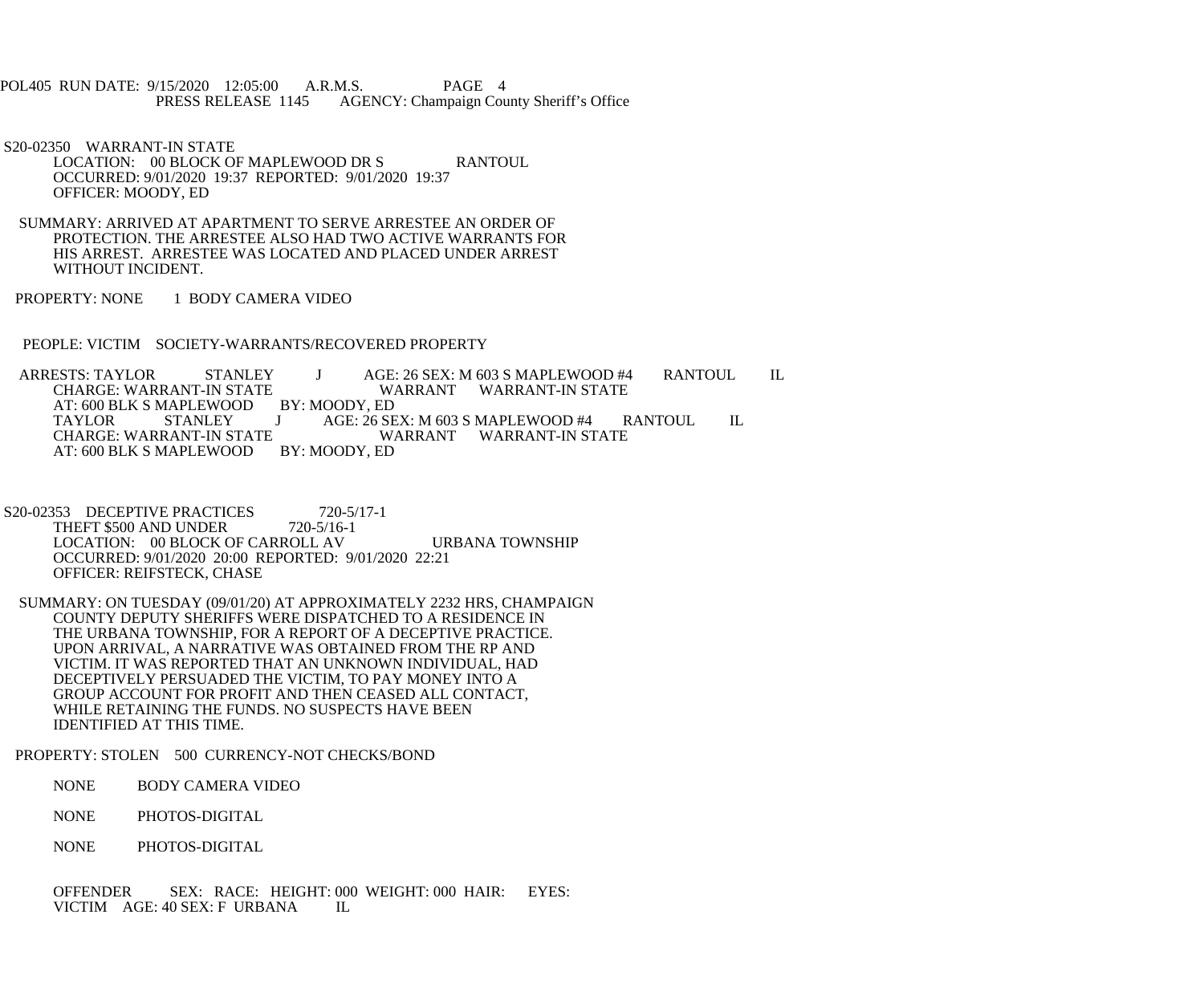POL405 RUN DATE: 9/15/2020 12:05:00 A.R.M.S. PAGE 5 PRESS RELEASE 1145 AGENCY: Champaign County Sheriff's Office

 S20-02357 HARASSMENT BY TELEPHONE 720-5/26.5-2 LOCATION: 00 BLOCK OF HIGH CROSS RD N URBANA TOWNSHIP OCCURRED: 8/29/2020 8:00 REPORTED: 9/02/2020 12:59 OFFICER: BIALESCHKI, DOUG

 SUMMARY: R-P CALLED TO REPORT TELEPHONE HARASSMENT BY THE EX BOYFRIEND OF AN EMPLOYEE. EMPLOYEE HAS AN OOP AGAINST THE SUSPECT THAT HAS NOT BEEN SERVED YET.

PROPERTY: NONE 1 BODY CAMERA VIDEO

 OFFENDER AGE: 26 SEX: M VICTIM AGE: 50 SEX: M URBANA IL

S20-02360 THEFT-MOTOR VEHICLE 720-5/16,625-5/4 CONSPIRE<br>DECEPTIVE PRACTICES 720-5/17-1 CONSPIRE DECEPTIVE PRACTICES 720-5/17-3 CONSPIRE<br>SAVOY LOCATION: 00 BLOCK OF DUNLAP AV N OCCURRED: 8/26/2020 12:00 REPORTED: 9/02/2020 14:08 OFFICER: WELDON, MATTHEW

 SUMMARY: DISPATCHED TO A SAVOY CAR DEALERSHIP IN REFERENCE TO A DECEPTIVE PRACTICE REPORT. THE DEALERSHIP ADVISED THAT THE SUSPECT HAD USED A FRAUDULENT IDENTITY TO PURCHASE A VEHICLE. THE SUSPECT AND VEHICLE HAVE NOT BEEN LOCATED AT THIS TIME. THE VEHICLE HAS BEEN ENTERED INTO LEADS AS STOLEN.

PROPERTY: NONE 1 BODY CAMERA VIDEO

NONE 23 DOCUMENTS / RECEIPTS

NONE 6 PHOTOS-DIGITAL

STOLEN AUTO<br>COLOR: GRY/ 2017 MAKE: MERZ MODEL: GLE BODY: SU LIC#: IL CC89018

 OFFENDER AGE: 29 SEX: M VICTIM SERRA CHAMPAIGN SAVOY IL

 S20-02362 BATTERY-DOMESTIC 720-5/12-3.2 LOCATION: 00 BLOCK OF HICKORY ST S LUDLOW OCCURRED: 9/02/2020 16:42 REPORTED: 9/02/2020 16:42 OFFICER: HUBBARD, ROBERT

 SUMMARY: CCSO WAS DISPATCHED TO 133 S. HICKORY IN LUDLOW FOR AN UNKNOWN PROBLEM. DEPUTIES ARRIVED AND OBTAINED STATEMENTS OF ALL INVOLVED SUBJECTS. AFTER WHICH THE DECISION WAS MADE TO PLACE A MALE SUBJECT UNDER ARREST FOR DOMESTIC BATTERY.

PROPERTY: NONE BODY CAMERA VIDEO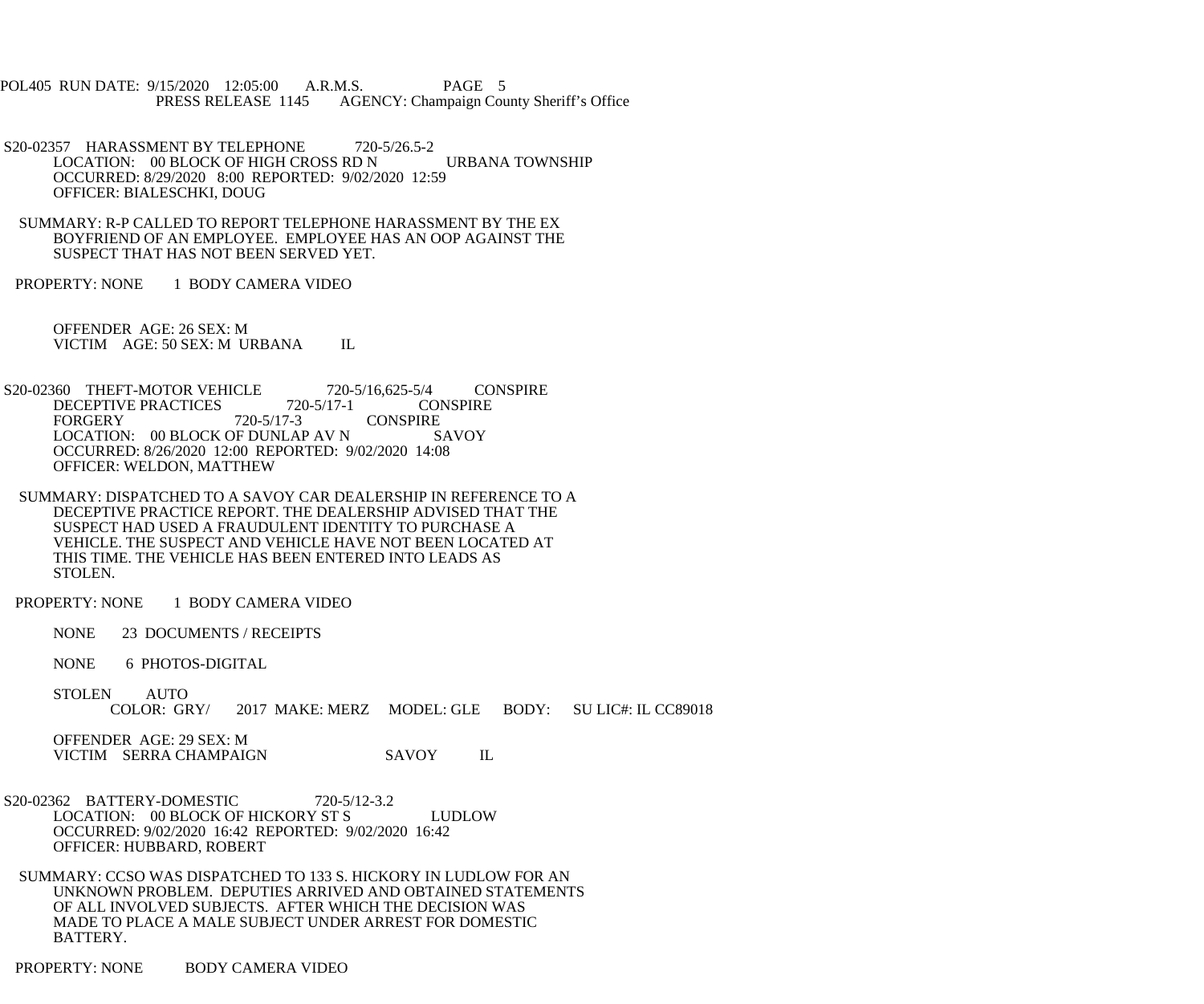POL405 RUN DATE: 9/15/2020 12:05:00 A.R.M.S. PAGE 6<br>PRESS RELEASE 1145 AGENCY: Champaign Cou PRESS RELEASE 1145 AGENCY: Champaign County Sheriff's Office<br>NONE 1 PHOTOS-DIGITAL 1 PHOTOS-DIGITAL

NONE 1 BODY CAMERA VIDEO

NONE BODY CAMERA VIDEO

 PEOPLE: VICTIM AGE: 50 SEX: F LUDLOW IL VICTIM AGE: 59 SEX: M LUDLOW II<br>VICTIM AGE: 21 SEX: F LUDLOW IL VICTIM AGE: 21 SEX: F LUDLOW

ARRESTS: BROWN MATTHEW R AGE: 24 SEX: M 273 KEYSTONE DR #6 RANTOUL IL CHARGE: BATTERY-DOMESTIC 720-5/12-3.2 BATTERY-DOMESTIC CHARGE: BATTERY-DOMESTIC 720-5/12-3.2 BATTERY-DOMESTIC<br>AT: HICKORY ST BY: HUBBARD, ROBERT CARLSON,CHRISTOPH CARLSON, CHRISTOPHER T

- S20-02443 THEFT-MOTOR VEHICLE 720-5/16,625-5/4<br>BURGLARY FROM MOTOR VEHICLE 720-5/19-1 BURGLARY FROM MOTOR VEHICLE LOCATION: 2400 BLOCK OF ROLLING ACRES DR CHAMPAIGN TWP OCCURRED: 9/10/2020 21:00 REPORTED: 9/11/2020 7:48 OFFICER: BEASLEY, CHAD
- SUMMARY: ON 09-11-2020, I RESPONDED TO 2407 ROLLING ACRES DR., CHAMPAIGN, IL FOR REPORT OF A STOLEN CAR AND A SECOND VEHICLE THAT WAS RIFLED THRU. UPON ARRIVAL, I LEARNED THAT SUSPECT(S) ENTERED THE VICTIMS UNLOCKED SATURN, LOCATING THE SPARE KEY. SUSPECT(S) STOLE THE VEHICLE. SUSPECT(S) ALSO RIFLED THRU SECOND VICTIMS UNLOCKED VEHICLE, STEALING NOTHING. REPORT TAKEN AND STOLEN VEHICLE ENTERED INTO LEADS.

PROPERTY: STOLEN 1 MOTOR VEHICLE-OTHER

NONE 1 BODY CAMERA VIDEO

 OFFENDER SEX: RACE: HEIGHT: 000 WEIGHT: 000 HAIR: EYES: VICTIM AGE: 72 SEX: F CHAMPAIGN IL<br>VICTIM AGE: 72 SEX: M GREENVILLE IL VICTIM AGE: 72 SEX: M GREENVILLE

S20-02465 NO REAR REGISTRATION LIGHT 625-5/12-201C<br>RESIST/OBS CORRECT/POLICE/FIRE 720-5/31-1 RESIST/OBS CORRECT/POLICE/FIRE FAILURE TO YIELD TO EMERGENCY VEH 625-5/11-907 ILLEGAL TRANSPORTATION CANNABIS AU 625-5/11-502.15 ABC<br>DRUG EQUIPMENT-POSSESSION 720-600/3.5 DRUG EQUIPMENT-POSSESSION 720-600/3.5<br>AGGR UNLAWFUL USE OF WEAPON 720-5/24-1.6 AGGR UNLAWFUL USE OF WEAPON DRIVING UNDER SUSPENDED LICENSE 625-5/6-303 LOCATION: 00 BLOCK OF DODSON DR/E ILLINOIS URB TWP OCCURRED: 9/13/2020 0:21 REPORTED: 9/13/2020 0:22 OFFICER: CARLSON,CHRISTOPHER T

SUMMARY: ON 09/13/2020 AT APPROXIMATELY 0022 HOURS, CHAMPAIGN